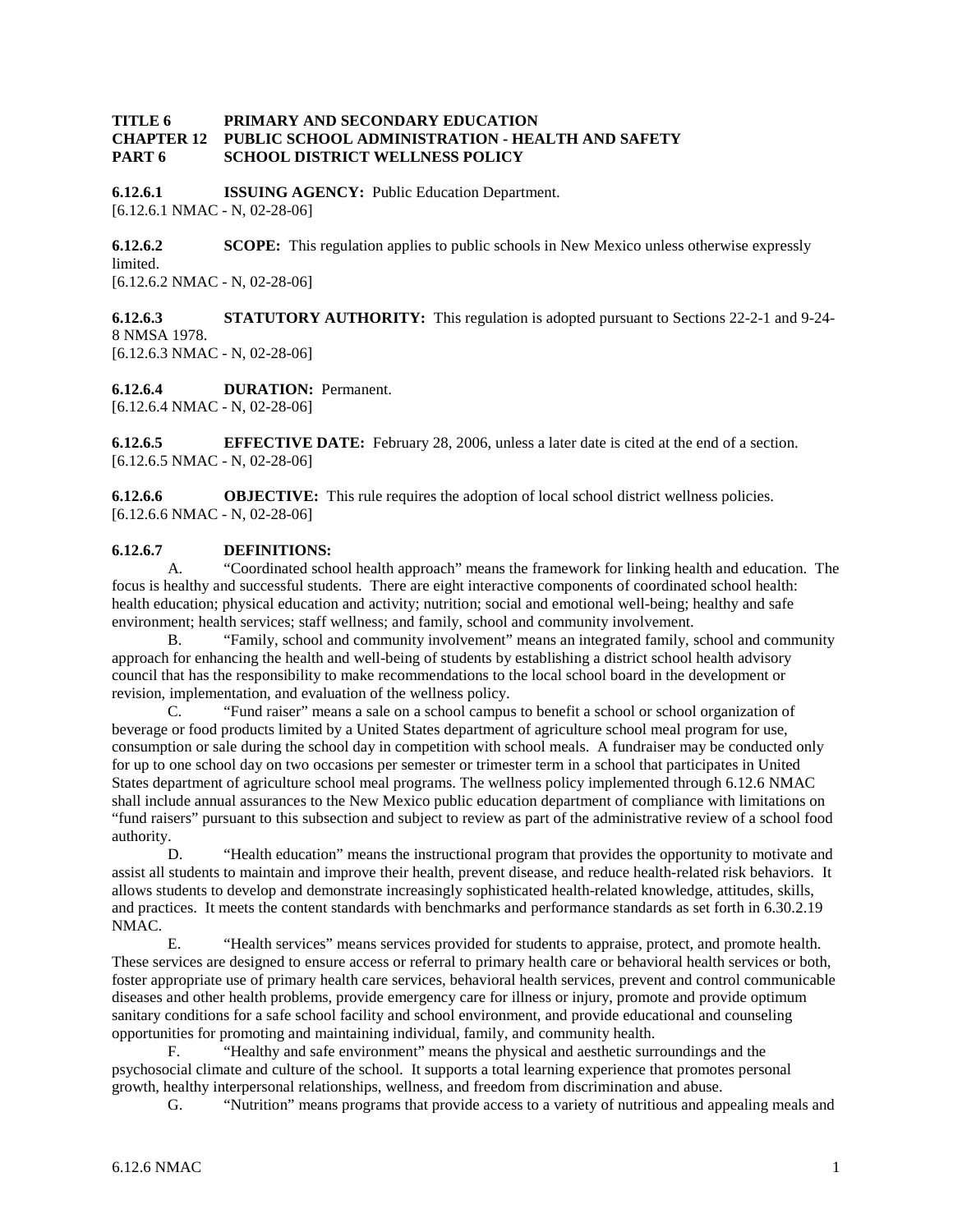snacks that accommodate the health and nutrition needs of all students.

H. "Physical activity" means body movement of any type which include recreational, fitness, and sport activities.

I. "Physical education" means the instructional program that provides cognitive content and learning experiences in a variety of activity areas. It provides the opportunity for all students to learn and develop the skills, knowledge and attitudes necessary to personally decide to participate in a lifetime of healthful physical activity. It meets the content standards with benchmarks and performance standards as set forth in Section 6.30.2.20 NMAC.

J. "Social and emotional wellbeing" means services provided to maintain or improve students' mental, emotional, behavioral, and social health.

K. "Staff wellness" means opportunities for school staff to improve their health status through activities such as health assessments, health education and health-related fitness activities. These opportunities encourage school staff to pursue a healthy lifestyle that contributes to their improved health status, improved morale, and a greater personal commitment to the school's overall coordinated school health approach.

L. "Emergency Operation Plan (EOP)" means the document which outlines and explains functions, resources and coordination procedures for responding to and supporting crisis, emergency, terrorist-response, and disaster operations, and is that portion of a safe school plan that details risk assessments and establishes the plans or procedures to manage a crisis, emergency, terrorist or disaster event before, during and after it has occurred and includes, but is not limited to, emergency routes and staff assignments as they relate to immediate actions, delayed actions, mitigation actions, facility evacuations and facility reentry.

[6.12.6.7 NMAC - N, 02-28-06; A, 11-30-06; A, 05-15-14; A, 12-30-14]

## **6.12.6.8 REQUIREMENTS:**<br>A. This section applies to

This section applies to local school boards, local school districts, and charter schools and governs policies to be implemented by local school districts with regards to student and school employee wellness.

B. Each school district and charter school shall develop and implement a policy that addresses student and school employee wellness through a coordinated school health approach.

C. Each school district and charter school shall submit the wellness policy to the public education department for approval.

(1) Sections of the wellness policy that meet the requirements set forth in Paragraphs (3), (4), (5) and (10) of Subsection D and the requirements set forth in Subsection E of this section shall be submitted to the public education department on or before August 30, 2006.

(2) Sections of the wellness policy that meet the requirements set forth in Paragraphs (1), (2), (6), (7), (8) and (9) of Subsection D of this section shall be submitted to the public education department on or before January 30, 2007.<br>D. The we

The wellness policy shall include, but shall not be limited to:

(1) a planned, sequential, K-12 health education curriculum that addresses the physical, mental, emotional, and social dimensions of health and is aligned to the health education content standards with benchmarks and performance standards as set forth in 6.30.2.19 NMAC;

(2) a planned, sequential, K-12 physical education curriculum that provides the optimal opportunity for all students to learn and develop skills, knowledge and attitudes necessary to personally decide to participate in lifetime healthful physical activity and is aligned to the physical education content standards with benchmarks and performance standards as set forth in 6.30.2.20 NMAC;

(3) guidelines to provide physical activity opportunities to students before, during and after school;

(4) nutrition guidelines meeting standards established by federal rules at 7 CFR 210.11 and 7 CFR 210.11a, the Healthy Hunger-Free Kids Act of 2010, the Richard B. Russell National School Lunch Act and the Child Nutrition Act of 1966;

(5) guidelines for fund raisers established at 6.12.5 NMAC and an annual assurance of compliance with limitations on fund raisers established at 6.12.5 NMAC;

(6) a plan addressing the behavioral health needs of all students in the educational process by focusing on students' social and emotional wellbeing;

(7) school safety plans at each school building focused on supporting healthy and safe learning environments; the school safety plan must be submitted to the public education department for approval on a three-year cycle and must include the following minimum components:

(a) introduction;

(b) school policies and procedures;